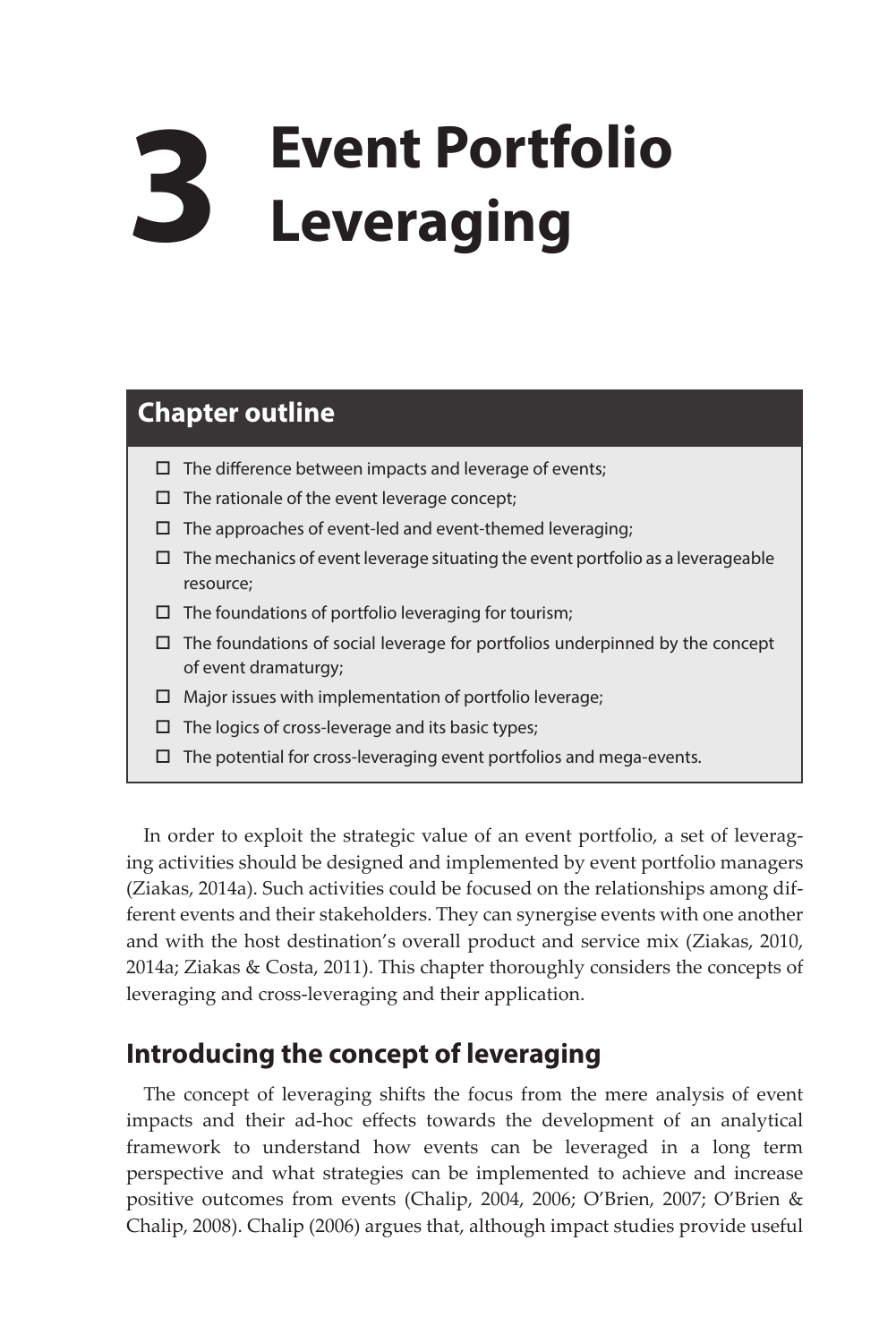information about the positive or negative impacts of events on economic and social development, tourism promotion or environmental sustainability, they do not explain why these outcomes occur. Thus, impact studies are insufficient for strategic event planning and management (Bramwell, 1997).

The term *leveraging* is derived from business literature and refers to the longterm strategies through which corporations seek to achieve the highest return to their investments (VanWynsberghe, Derom, & Maurer, 2012). Leveraging involves the identification of the existing assets of a corporation and the further creation and enhancement of the value of these assets to benefit the business (Boulton, Libert, & Samek, 2000). The analogy between the business leveraging approach and events can be briefly described as follows: leverage initiatives are "those activities which need to be undertaken around the event itself, and those which seek to maximise the long-term benefits from events" (Chalip, 2004, p. 228). The concept of event leveraging can be viewed, first, as a knowledge of the potential that events can generate for the host destination and its residents and, second, as an intention to realise this potential on different levels of community operations (Quinn, 2013). This approach emphasises the necessity of pre-event planning as well as during- and after-event analysis and evaluation.

Smith (2014, p. 21) argues that in order to achieve expected positive results from leveraging initiatives, a leveraging approach needs to be "…an integral part of the decision-making process in the early stages of event planning…". In other words, it is essential for city event managers to design, implement and evaluate tactics that employ all the opportunities that events offer to the community. Traditionally, events have been used in an 'ad-hoc' manner and the shift towards the leverage concept leads to a wider integration of events into the public policy domain (Richards & Palmer, 2010; Smith, 2014).

### **Impacts vs leveraged outcomes**

To understand the core idea of the event leverage concept, it is essential to emphasise the difference between event impacts and leveraged outcomes. The impacts of events can be defined as the automatic effects of event projects (Smith, 2014). Preuss (2007a) argues that event impacts are often caused by a short-term impulse and affect the event environment (e.g., city economy, social wellbeing, local business development), directly through the event. For example, megaevents are capable of generating new jobs, business opportunities, enhancing the destination image and increasing tourist flows. Because of the substantial investment in event-related infrastructure, such effects can be materialised only due to the results of a particular event staged in a city (Smith, 2014). Negative impacts such as increased prices for services, inappropriate development, noise, crime and a tarnished destination brand can also occur (Jago, Dwyer, Lipman, Lill, & Vorster, 2010). All these impacts differ from leveraged outcomes that